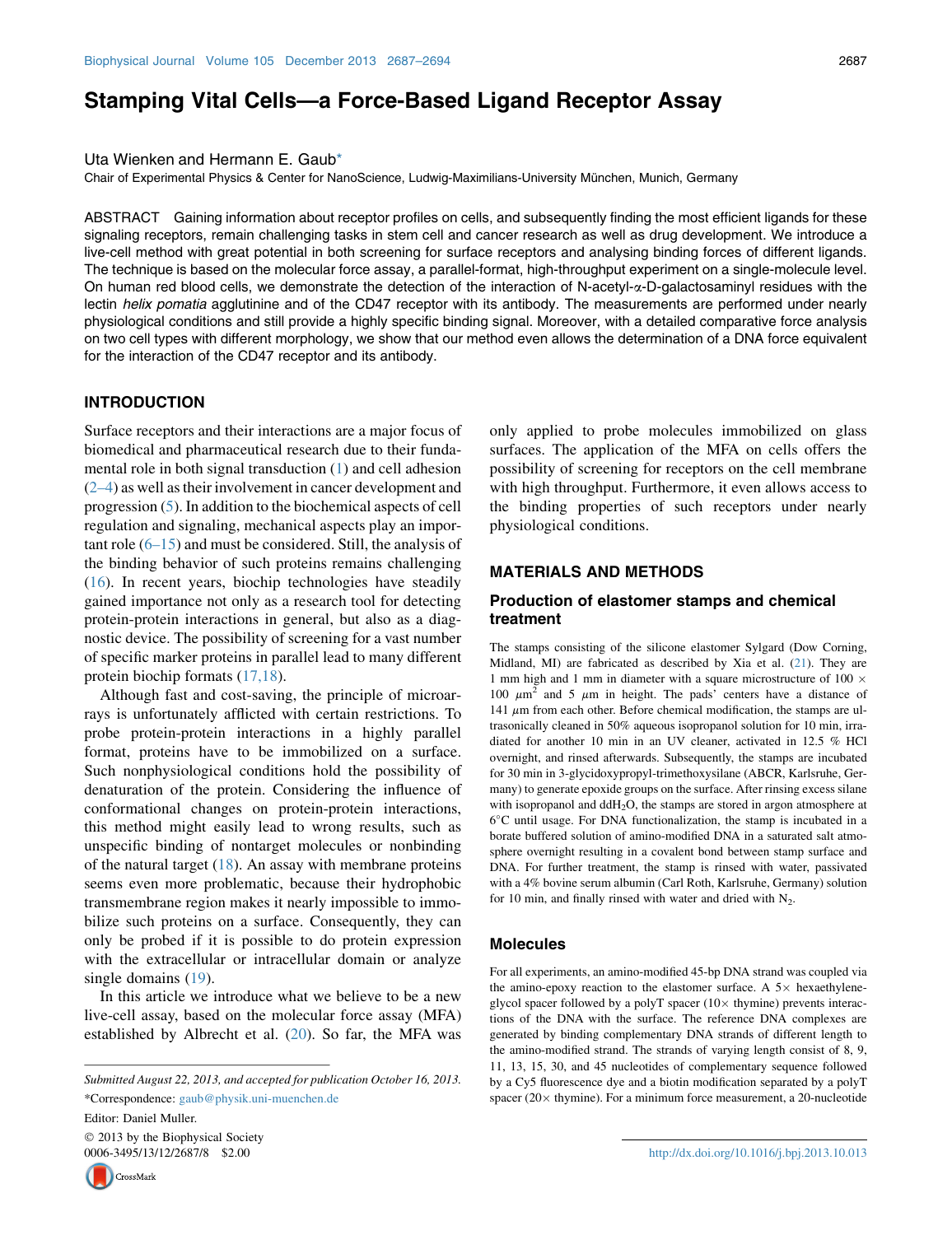zipper-like DNA was used. In experiments with 15–45 bp the GC content of DNA is 60%, for shorter duplexes it is in a range between 62 and 67%. All DNA strands are purchased from IBA (Göttingen, Germany). The CD47 antibody (Klon CC2C5; BioLegend, San Diego, CA) and the lectin helix pomatia agglutinin (HPA; Sigma Aldrich, St. Louis, MO) were covalently linked to streptavidin using Lightning-Link streptavidin (Innova Biosciences, Cambridge, UK).

### Modification of the stamp surface

Different solutions of complementary biotin-modified DNA strands with a Cy5 fluorescence dye marker and streptavidin-modified antibodies are mixed in a 1:1 stoichiometry in  $1 \times$  phosphate-buffered saline (PBS) solution with 30 mM trehalose and are deposited with the microarray plotter (GIX I Microplotter; SonoPlot, Middleton, WI) on the microstructure of the stamp. After 5 min, the stamp is washed in  $1 \times$  PBS,  $1 \times$  PBS with 0.1% TWEEN, and again  $1 \times$  PBS for 1 min each and then blocked with 4% bovine serum albumin for 10 min. Finally, the stamp is rinsed and kept in  $1 \times$  PBS until usage. The measurements are conducted with solutions of 0.56  $\mu$ M streptavidin-modified CD47 antibody and 0.56  $\mu$ M streptavidin-modified HPA, which are combined with biotin-modified DNA strands of different length (zip, 8, 9, 11, 13, 15, 30, and 45 basepairs).

### Cell culture

Human red blood cells (RBCs) are taken freshly from the finger pad of healthy volunteers, washed with  $1 \times$  PBS, and centrifuged five times to separate the cells from the blood plasma. RBCs in  $1 \times$  PBS suspension are then seeded on a poly-L-lysine (Biochrom, Berlin, Germany) -covered glass coverslip and incubated for 30 min at  $37^{\circ}$ C. RBCs are afterwards rinsed three times with  $1 \times$  PBS to remove nonadherent cells. Measurements are performed in  $1 \times$  PBS.

The human melanoma cell line M21 is provided by D. L. Morton (University of California, Los Angeles, CA) and is cultured in RPMI 1640 medium (GIBCO, Life Technologies, Paisley, UK) supplemented with 10% fetal bovine serum and 5 mM glutamine at 37°C in 5%  $CO<sub>2</sub>$ atmosphere. At least 24 h before experiments, cells are harvested with 0.01% EDTA and seeded on a glass coverslip. Directly before measurements, the culture medium is removed, and cells are rinsed three times with  $1 \times$  PBS. The measurements are performed in CO<sub>2</sub>-independent L-15 Leibovitz medium without phenol red (GIBCO, Life Technologies).

### Experimental setup

The MFA measurements are conducted with a modified inverse epifluorescence microscope (Axio Observer Z1; Zeiss, Oberkochen, Germany). For the alignment of the elastomer stamp and cells, the probe stage can be positioned in the x-y direction. The elastomer stamp is adhered to a 12-mm diameter glass coverslip, and is attached at the glass block of the stamping unit by an elastomer-connecting piece.

The cell surface is approached by a high-precision stepper motor (Physik Instrumente, Karlsruhe, Germany) and then brought into close proximity by a piezo actuator (Piezosystem, Jena, Germany). The parallel alignment of the stamp to the cell surface is done by micrometer screws (OWIS, Staufen, Germany) and monitored by reflection interference contrast microscopy. Illumination is performed using high-power light-emitting diodes (627 nm peak wavelength, Thorlabs, Dachau, Germany) for fluorescence imaging and using a mercury arc lamp (Osram, Munich, Germany) for interference contrast microscopy.

#### Fluorescence analysis

Fluorescence pictures of the cells are recorded with an Andor iXon camera (Andor Technology, Belfast, UK) and analyzed with a self-written LABVIEW software routine (National Instruments, München, Germany). For analysis, fluorescence pictures with  $10\times$  magnification displaying the complete stamping pattern are recorded. The data we gain is fluorescence intensity, which is proportional to the incoming light intensity. To account for the heterogeneity of the illumination profile, the pictures are corrected with a picture of the illumination. The background intensity is measured in the nonfluorescent area between the pads. Several background measurements are averaged and then subtracted. For the analysis of the fluorescent areas, a grid is overlaid and aligned in the pictures of the stamp and of the cells after stamping. According to the grid, the mean intensity of the areas is measured, and afterwards, the mean intensity of the fluorescent areas on the cells is divided by the mean intensity of the corresponding pads on the stamp. In this way, we gain the relative fluorescence transfer on the cells. Hence, a relative fluorescence transfer of 0.05 means that 5% of the ligands on the stamp are transferred to the cells.

# RESULTS AND DISCUSSION

### Experimental approach

The MFA allows an analysis of binding forces of receptorligand interactions on a single molecule level by performing ensemble measurements. A molecular reference complex with known binding force is compared to the binding force of a probe complex. Both complexes are clamped in series between two surfaces. When separated, the molecular complex with the weaker bond is more likely to rupture, and a fluorescent label indicates the outcome of the experiment ([20,22](#page-6-0)). In conventional MFA experiments, reference and probe consist of DNA or RNA duplexes. The typical setup ([23\)](#page-6-0) offers the possibility to analyze, e.g., the effect of a single basepair mismatch or nucleic-acid binding molecules ([20–27\)](#page-6-0). The setup for the in vitro analysis of membrane proteins with the MFA differs in some aspects. Most importantly, one surface is exchanged for a layer of living cells exposing certain receptors. These cell surface receptors and their possible ligands serve as probe, while the reference still consists of DNA. The DNA reference complex is immobilized on an elastomer surface. The specific ligand for a cell surface receptor is linked to the reference complex via a biotin-avidin chemistry ([Fig. 1](#page-2-0) A).

When contacting the cells with the elastomer stamp, reference and probe are clamped in series between rubber and cell surface. Like in standard MFA experiments, the molecular complex with the weaker bond is more likely to rupture upon separating the surfaces, and a fluorescent label at the reference complex indicates the outcome of the experiment. These single-molecule measurements are now performed in a highly parallel format by functionalizing the elastomer stamp with such molecular balances. However, in contrast to conventional MFA experiments, the number of force balances on the elastomer surface is much higher than the number of receptors at the cell surface. Consequently, with this setup there are many more incomplete than complete force balances, and thus, the ratio of the fluorescence intensity of the two surfaces provides no information about the strength of binding forces. The only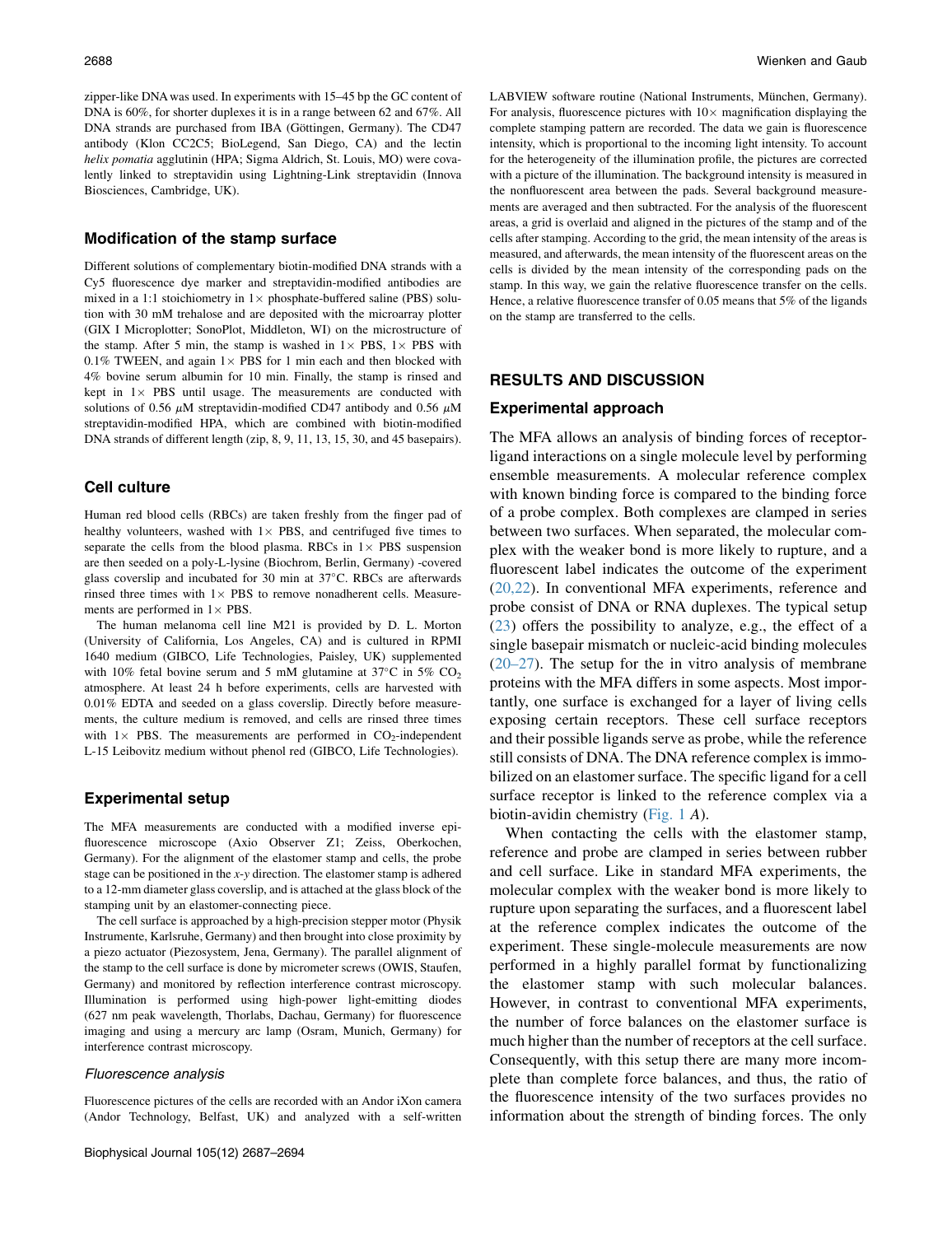<span id="page-2-0"></span>

FIGURE 1 Experimental setup. (A) The principle of force balances in this experiment is illustrated. A reference bond and the probe bond are clamped in series between two surfaces; one is an elastomer stamp and the other is a cell's surface that exposes the receptor to analyze. The elastomer stamp is functionalized with the reference bond that consists of a DNA duplex with biotin, to which the probe molecule is linked via streptavidin. Both surfaces are brought into close contact and then are retracted. The weaker of the two bonds is more likely to rupture. A fluorescent dye at the reference complex displays the outcome of the experiment. (B) The experiment is monitored with an epi-fluorescence microscope with an  $x$ -y stage and an additional glass block to which the functionalized elastomer stamp is adhered. The glass block can be accurately adjusted in z position with a piezo, and its tilt can be leveled out with micrometer screws to ensure that both surfaces are parallel. (C) A scheme of the microstructure of the elastomer stamp is shown. The stamp is 1 mm in diameter with elevated pads of  $100 \times 100 \ \mu \text{m}^2$ . To see this figure in color, go online.

parameter relevant for this experiment is the fluorescence transfer onto the cells.

A scheme of the experimental setup is shown in Fig. 1 B. Before conducting the experiment, the stamp is prepared with DNA force balances of various strengths. Each pad can be functionalized with different force balances by a microplotter. To abate suction and turbulence during the retraction of the stamp, the elastomer stamp has a microstructure with elevated pads of  $100 \times 100 \mu m^2$  (shown in Fig. 1 C). During the experiment, the cell surface is approached by a high-precision stepper motor and then brought into close proximity by a piezo actuator. Because the exact parallel alignment of the elastomer surface and the cells is crucial to ensure an all-over contact for the whole elastomer surface with the cells during the experiment, the tilt of the glass block can be adjusted with micrometer screws. The parallel alignment is controlled by interference contrast microscopy allowing for adjustments in the nanometer range.

After the cells have been in contact with the functionalized stamp for 1 min, the stamp is retracted with a velocity of 50 nm/s. The precise definition of the retraction speed is controlled using the piezo actuator. After separation, fluorescence images of the stamped cells are taken. Fig. 2 A shows a typical  $10 \times$  magnification fluorescence image, which is then used for detailed analysis of a complete experiment. The fluorescence picture with  $40 \times$  magnification gives a more detailed view of single blood cells (Fig. 2 B). They are only labeled in areas where the functionalized pads of the stamp were in contact.

### Screening assay

The experiment described in the following shows that the application of the MFA on cells is a valuable method to screen for multiple cell surface receptors in parallel. This is of great interest for medical research and drug development, because the lack or overexpression of surface receptors is often linked to diseases ([28,29](#page-7-0)). We demonstrate the high specificity of detection for this method with two different ligands. The first ligand is an antibody against the CD47 receptor. The CD47 receptor is a transmembrane protein found on nearly every human cell in an appropriate density ([30\)](#page-7-0). The second ligand is the lectin HPA [\(31](#page-7-0)) that binds to *n*-acetyl- $\alpha$ -D-galactosaminyl residues (galNAc), a special glycolipid rest in the glycocalix of human red blood cells (RBCs). This glycolipid rest is exposed in a high density on RBCs of only blood group A. On RBCs of blood group O or B, galNAc is absent  $(32)$  $(32)$ . Grandbois et al.  $(33)$  $(33)$ previously analyzed this receptor-ligand complex with AFM. They obtained rupture forces of ~35 pN for a single bond rupture of the galNAc-HPA complex at a retraction velocity of 6  $\mu$ m/s. According to Strunz et al. ([34\)](#page-7-0), this corresponds to a DNA duplex shorter than 10 bp. Because the rupture force of the DNA duplex is given by a rupture



FIGURE 2 Fluorescence pictures of RBCs after contact. (A) The picture with  $10 \times$  magnification depicts the fluorescence pattern of the pads. (B) At  $40 \times$  magnification, single fluorescently labeled blood cells are visible. To see this figure in color, go online.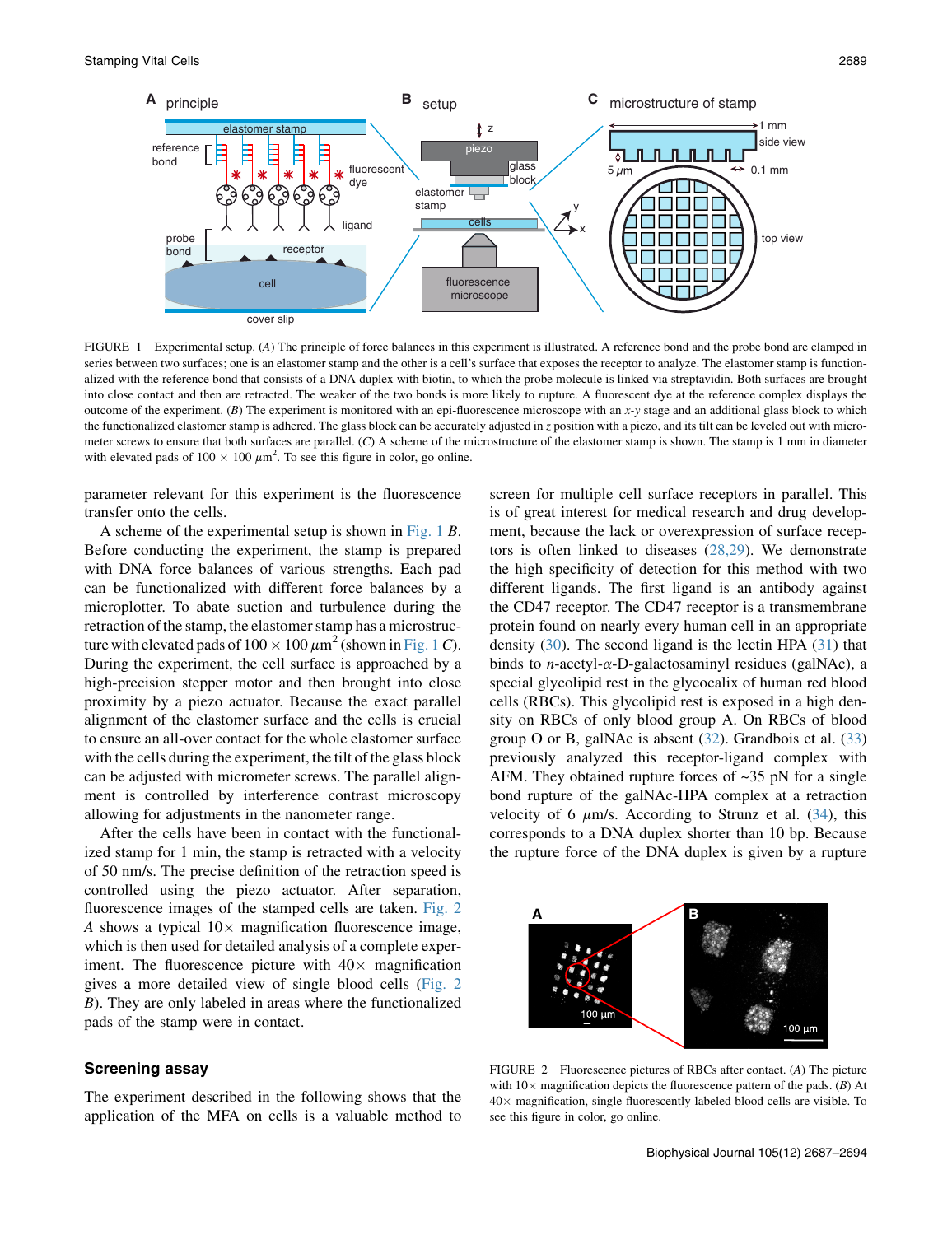<span id="page-3-0"></span>force distribution with nonzero width, it is possible to obtain a specific fluorescence transfer in a force range around the distribution's mean value. Given the unknown rupture force of the CD47 receptor and its antibody, a DNA reference force higher than 10 bp was chosen to cover a broad range of possible interaction strengths. With the used 15-bp DNA reference complex, additionally, the nonspecific fluorescence transfer could be reduced. HPA was deposited with a microplotter on every second pad in a chessboardlike pattern, and the CD47 antibody was transferred to the remaining pads (Fig.  $3$ , A and B).

The first pad is always excluded from the measurements, because it is the starting and end point for the plotting process. Here, different solutions might accidently mix up. With only one stamp, two different experiments are conducted: the first is on the RBCs of blood group A, and the second is on the RBCs of blood group O. This is possible because the number of receptors on the cells is much lower than the number of ligands on the stamp.

In the first experiment, the RBCs of blood group A precisely exhibit the pattern on the microstructure of the



FIGURE 3 Detection of CD47 receptor and galNAc on human RBCs. (A) Force balances, consisting of a 15-bp DNA duplex as reference force and the CD47 antibody or the lectin HPA, respectively, are deposited in a chessboardlike pattern.  $(B)$  The fluorescence picture shows the elastomer stamp after functionalization. With one stamp, two different experiments are conducted. (C) Postcontact fluorescence picture demonstrates that we obtain a fluorescence signal for both the CD47 receptor and galNAc on cells of blood group A with slightly different intensities. This difference might be due to different ligand densities on the cells or a lower binding force of the receptor-ligand complex.  $(D)$  In the fluorescence image of the cells of blood group O after contact, no fluorescence transfer is observed for the pads functionalized with the lectin. This is due to the absence of galNAc in blood group O and clearly demonstrates the reduction of unspecific interactions with this method. To see this figure in color, go online.

elastomer as a fluorescence transfer pattern (Fig. 3 C), indicating that both galNAc and the CD47 receptor are exposed on the cells. The fluorescence transfer for HPA is higher than for CD47 antibody. One explanation could be a higher galNAc density on the cell surface. A higher binding force of galNAc to HPA, on the other hand, would lead to the same result, because the DNA duplex is more likely to rupture. Repeating the experiment with the same stamp on RBCs of blood group O, we only obtained the chessboardlike pattern of the CD47 antibody (Fig.  $3$  D). Clearly, we gained no fluorescence transfer for the lectin HPA on blood group O. This directly shows the absence of galNAc on blood group O. Furthermore, these results strongly suggest the elimination of unspecific interactions with this method, because the force to open the 15-bp DNA strand exceeds the strength of possible unspecific interactions. Similar experiments with a 9-bp DNA strand confirm the results. These experiments demonstrate that the MFA on living cells in combination with the microplotter technique is a powerful tool for the parallel screening for cell surface receptors.

# Force measurements on RBCs

Because the MFA is primarily a method for highly sensitive force measurements  $(20)$  $(20)$ , using the MFA on cells to reveal binding characteristics of the receptor-ligand bond seems a logical direction. The comparison of binding forces of different ligands provides valuable information about the interaction parameters, and hence, is of high interest for basic research and drug development. By performing a comparative force measurement, we circumvent elaborate direct force measurements like AFM experiments. Instead, we compare the binding force of the receptor-ligand complex of interest to a reference molecule that in case of the DNA is easier to analyze than the receptor-ligand complex ([34\)](#page-7-0). DNA is very well suited for those comparative force measurements, because the rupture force between duplexes may be programmed in a wide range by choosing attachment geometry, overlap length, and sequence [\(34,35\)](#page-7-0).

In a single experiment, the pads of the elastomer stamp are functionalized with different DNA lengths linked to the ligand. The ligand binds to the receptor upon contact with the cell surface, and upon retraction, the reference or the probe bond ruptures in a stochastic process. The shorter the DNA duplex, the weaker the reference bond, and the more readily it breaks, resulting in a fluorescence transfer to the cell surface. Dependent on the length of the DNA duplexes and on the according strength of the reference bonds, we expect to obtain three regimes. For high reference forces corresponding to long DNA duplexes, we expect a minimum fluorescence transfer. On the other hand, for short DNA duplexes with a low reference force, we should obtain saturation of fluorescence transfer. In between these two regimes we expect a gradient, and specifically, the case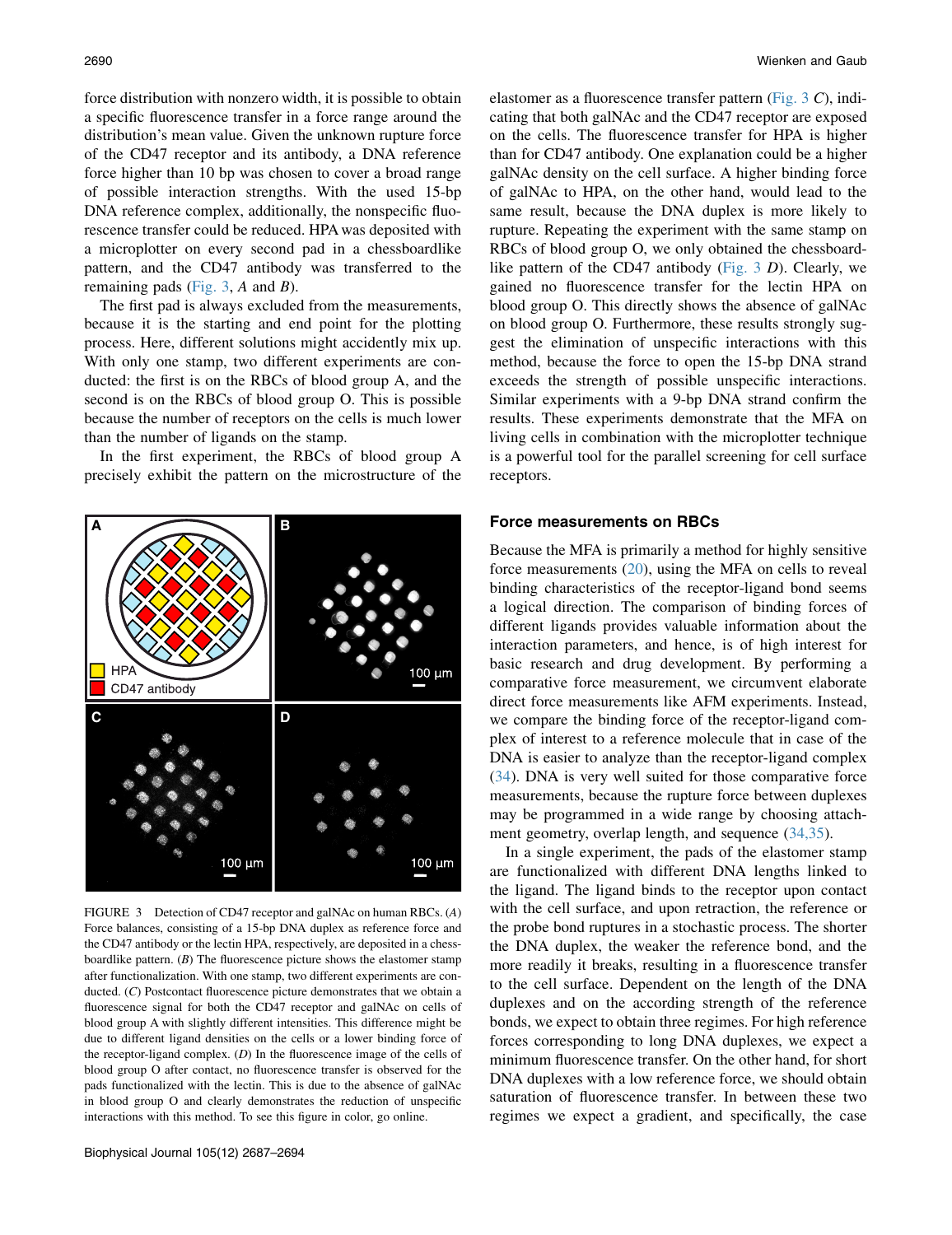<span id="page-4-0"></span>that the probability of bond rupture is 50% (i.e., when the reference force equals the force of the probe bond).

We conducted detailed force analyses with the CD47 antibody and the HPA on RBCs. For the analysis of the CD47 receptor, we functionalized an elastomer stamp with force balances consisting of the CD47 antibody and eight different lengths of DNA double strands (zip, 8, 9, 11,13, 15, 30, and 45 bp) corresponding to different reference forces (Fig.  $4 A$ ).

For a maximum transfer, we use a 20-bp DNA, called "zip DNA", that opens one basepair after the other. This offers the advantage that it is a thermodynamically stable strand that mirrors the rupture force of a single basepair. Zip DNA, therefore, defines the maximum fluorescence transfer. The geometry of the remaining duplexes is designed in a way that the force affects both 5'-ends of the double strand, resulting in a shear force. The fluorescence image of the RBCs after the contact process (Fig. 4 B) already reveals that pads with short DNA duplexes (corresponding to low reference forces) lead to more fluorescence transfer onto cells than pads with long DNA as a reference force. The graph obtained by explicit data analysis of three similar measurements (Fig.  $4 \, C$ ) shows the maximum fluorescence transfer for the zip DNA and the short 8- and 9-bp DNA duplexes. This indicates that the binding force of antibody and receptor exceeds the reference force in this regime. A further increase in the number of basepairs corresponding to higher reference forces leads to a rapid change in fluorescence intensity. For long strands (30 and 45 bp), the fluorescence intensity hardly decreases, indicating that the binding force of the DNA duplex is higher than the force of antibody and receptor. A fit with a Boltzmann sigmoidal function displays a force equivalent of 10.5  $\pm$  0.32 bp DNA duplex for the CD47 antibody and its receptor. Having a closer look at the data points, the sigmoidal fit represents only an approximation for our data. For the long DNA strands, we still observe a decrease in fluorescence transfer with increasing DNA length, even if the DNA length exceeds the DNA force equivalent of the interaction. This can be explained by the nonzero width of the rupture force distribution of the DNA reference. Thus, we also obtain a specific transfer for long DNA strands with interaction strengths stronger than the force equivalent. In contrast to this, in the screening assay [\(Fig. 3](#page-3-0)), the cells lack the necessary receptor for a specific transfer. Hence, the experiment



FIGURE 4 Detailed force measurements on RBCs for CD47 antibody and HPA. (A) A stamp is functionalized with force balances consisting of the CD47 antibody and DNA duplexes of eight different lengths varying from 8 to 45 bp that correspond to different reference forces increasing with DNA length. The maximum fluorescence transfer is defined by a 20-bp DNA strand that opens basepair by basepair like a zipper and is named "zip DNA". It is thermodynamically stable and mirrors the binding force of a single DNA basepair. (B) The fluorescence picture of the cells after contact already depicts higher fluorescence intensities for lower reference forces. (C) The mean fluorescence transfer of three measurements is shown in the graph. For low reference forces (8- and 9-bp duplexes), we obtain the maximum transfer defined by the zip DNA. With increasing DNA length, which represents an increasing reference force, we observe a rapid decrease in fluorescence intensity. When further increasing the DNA length to 45 bp, the intensity stays nearly constant. A Boltzmann sigmoidal fit displays a 50% value of 10.5  $\pm$  0.32 bp DNA. (D) For a force analysis of the HPA-galNAc complex, the lectin was deposited on an elastomer stamp together with eight different DNA lengths. (E) The fluorescence picture of the cells after contact similarly shows higher intensities for pads with short DNA duplexes and very low intensities for long DNA. (F) The mean fluorescence transfer of four measurements displays a maximum transfer only for duplexes of 8 bp. An increase in DNA length corresponds to higher reference forces and leads to a transition. For high reference forces exerted by 30- and 45-bp DNA duplexes, the change in intensity is minimal. The 50% value of the Boltzmann sigmoidal fit is  $9.7 \pm 0.46$  bp DNA. To see this figure in color, go online.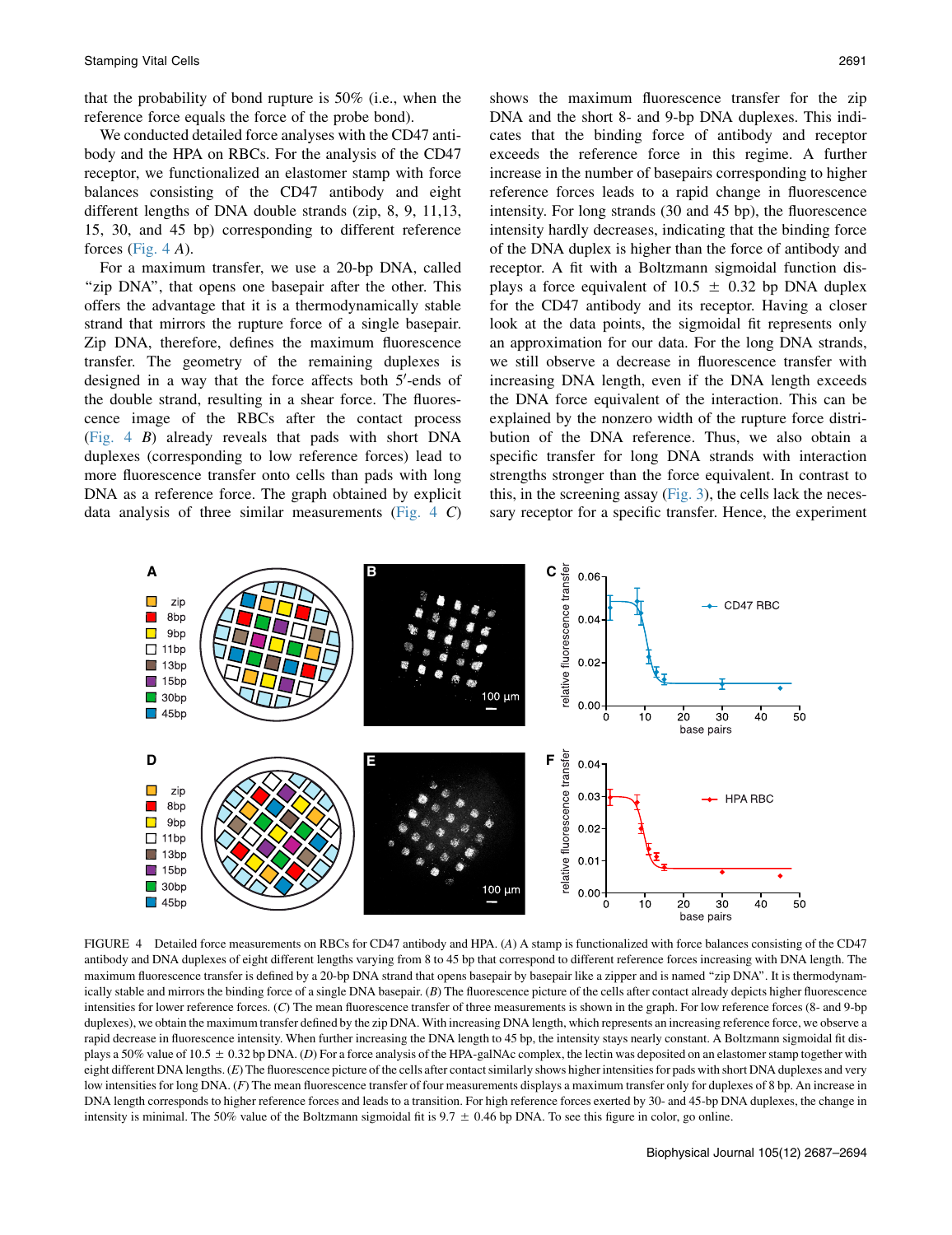without the according receptor yields only unspecific fluorescence transfer, which is significantly below the specific transfer.

In a similar experiment, a second receptor-ligand complex, consisting of the glycolipid rest galNAc and its ligand HPA, was analyzed. Because the affinity of the HPA for galNAc is only in the  $10^{-4}$  M regime [\(33](#page-7-0)), a shift to lower forces is expected. For the rupture forces analysis, balances with HPA and again eight different DNA lengths (zip, 8, 9, 11, 13, 15, 30, and 45 bp) are bound onto different pads of the elastomer stamp (Fig.  $4 D$ ). The fluorescence transfer onto the cells is depicted in Fig.  $4 E$ . Again, pads with short DNA duplexes lead to high intensities on the cells, whereas pads with long DNA duplexes transfer little fluorescence to the cells. A detailed data analysis of four different measure-ments ([Fig. 4](#page-4-0)  $F$ ) shows that the maximum fluorescence transfer is only obtained with the zip and 8-bp duplex DNA. Increasing the reference force leads to a transition towards lower fluorescence transfer. Longer duplexes (15, 30, and 45 bp) produce a minimum in fluorescence transfer. A Boltzmann sigmoidal fit yields a force equivalent of 9.7  $\pm$  0.46 bp DNA for the HPA bound to galNAc. Compared to the force analysis of the CD47 antibody and its receptor, we obtain the expected shift to lower forces for the low-affinity ligand HPA. Grandbois et al. [\(33](#page-7-0)) obtained rupture forces for the galNAc-HPA complex of  $\sim$ 35 pN at a retraction velocity of 6  $\mu$ m/s. Considering the data that Strunz et al. [\(34](#page-7-0)) gained from AFM measurements with DNA duplexes, a most probable rupture force of 35 pN at this retraction velocity would be due to a DNA duplex shorter than 10 bp. Thus, compared to literature, the force equivalent for HPA is a reasonable value.

#### Force analyses on M21 cells

We demonstrate in the following that the force analysis with the MFA can be applied on different types of living cells with differing morphology and is not restricted to RBCs; we also conducted force analyses with the CD47 antibody on M21 melanoma cells. Again, we functionalized the stamp with the same DNA duplexes (Fig.  $5 \text{ }\mathrm{A}$ ).

The picture of the fluorescence transfer on the cells exhibits brighter regions for the zip DNA and short DNA duplexes (Fig.  $5 B$ ). Explicit data analysis of two measurements reveals two states and a gradient (Fig. 5 C). For the force equivalent for the CD47 receptor and its antibody on M21 cells, the Boltzmann fit yields a value of 9.8  $\pm$ 0.81 bp DNA. Comparing this to the force equivalent for the CD47 receptor on RBCs, a slightly lower value is found for the M21 melanoma cells. This shift might be generated by variations in the receptor expression that influences the affinity in different cells. Additionally, the signal/noise ratio decreases compared to the measurements on RBCs. This might be due to variations in the cell height and a less uniform distribution on the coverslip. Moreover, a lower



FIGURE 5 Force analysis of the CD47 receptor on M21 melanoma cells. (A) The elastomer stamp is functionalized with the CD47 antibody and DNA duplexes of eight different lengths as reference. (B) The fluorescence picture of the cells after contact clearly depicts the maximum fluorescence transfer defined by the zip DNA, and the transfer for 8-bp duplexes is notably higher than for longer reference duplexes. (C) The graph shows mean fluorescence transfer of two measurements. Again, two states can be distinguished: a maximum and a minimum fluorescence transfer. For the transition, the Boltzmann sigmoidal fit yields a 50% value of 9.8  $\pm$ 0.81 bp DNA. Compared to the analysis of the CD47 receptor on RBCs, the binding force for this receptor on M21 cells is shifted to a shorter DNA duplex that corresponds to a lower binding force. To see this figure in color, go online.

fluorescence transfer is observed for the M21 cells, which might be caused by a lower receptor density on these cells. However, the obtained signal/noise ratio allows for a reliable force analysis conducted directly on living cells.

See the [Supporting Material](#page-6-0) for additional discussions.

### **CONCLUSION**

Considering the highly important role of membrane proteins in physiological and pathological processes, and thus, their potential for medical and pharmaceutical research, there is a great demand for methods for the in vitro analysis of cell surface receptors. However, the research on membrane proteins remains challenging, and methods for their investigation are rare. One method to deal with transmembrane proteins is to stain living or fixed cells with specific fluorescently labeled ligands and analyze them by flow cytometry. For the staining process, cells are incubated with the ligand for a certain time and then washed to get rid of the excess ligand ([36\)](#page-7-0). Still, there is the possibility that in the absence of the target the ligand binds unspecifically and with lower affinity to another molecule on the cell surface, thereby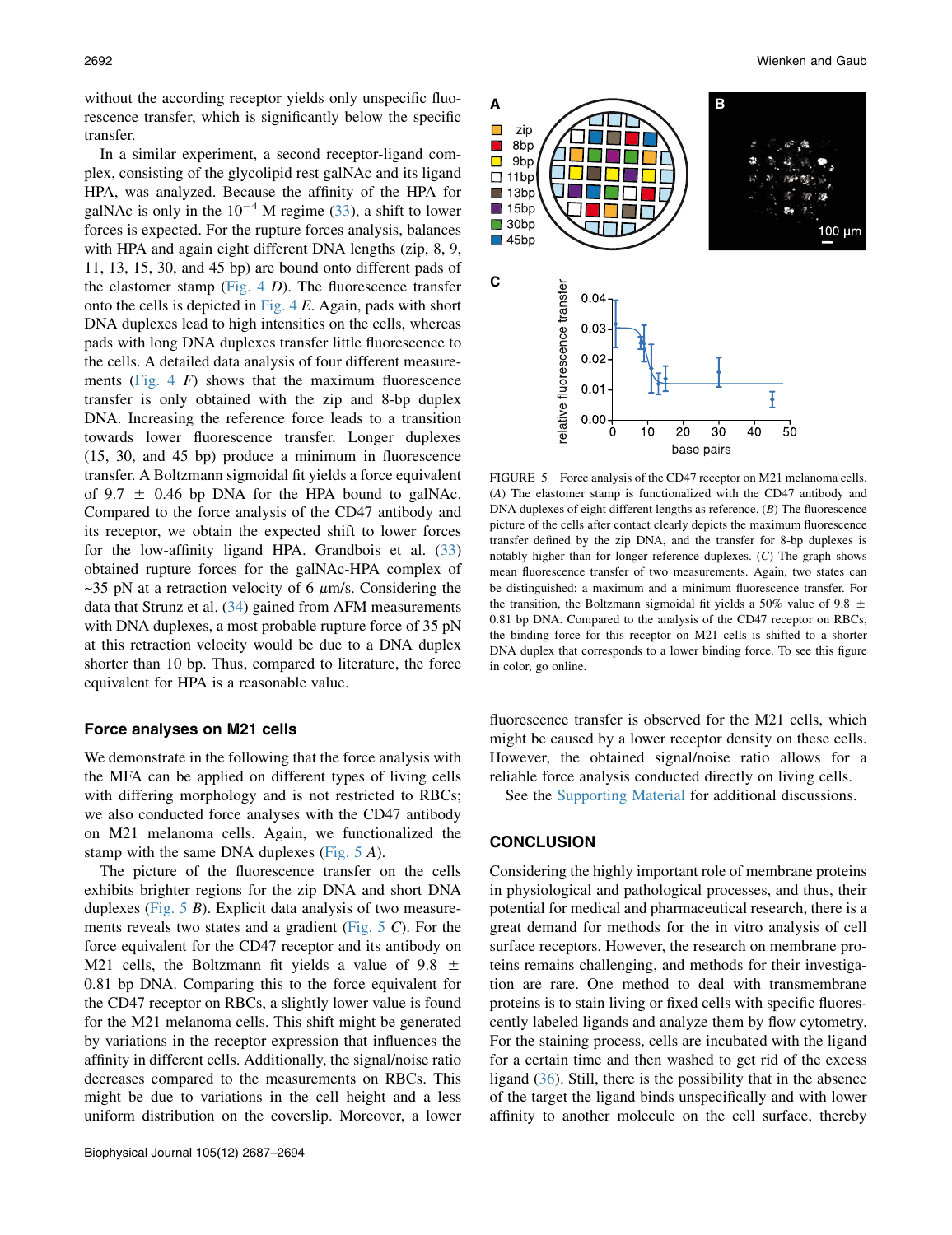<span id="page-6-0"></span>leading to a false-positive result. By using stains with different emission wavelengths, it is possible to detect a few different types of surface molecules at the same time, yet this method does not yield any information about the binding properties of the receptor under investigation. Employing AFM, the mechanical properties of receptorligand complexes on cells can be analyzed in detail, and rupture forces can be measured very accurately on a single molecule level  $(37–41)$  $(37–41)$ . However, this technique is very time-consuming, and thereby not suitable for a highthroughput screening for membrane receptors on cells.

In this article we demonstrated that the MFA applied on living cells is a powerful method to do parallel screenings for cell surface receptors at nearly physiological conditions. At the same time, by delivering the ligand to the cell surface against a certain reference force, the method excludes unspecific interactions that might lead to biased results. The possibility to do a parallel screening for receptors on living cells without unspecific interactions makes this application attractive for healthcare and drug design. Moreover, we proved that it is possible to determine a DNA force equivalent for the receptor of interest by the variation of DNA reference forces. We have shown that the force equivalent for the low-affinity binder HPA is lower than for the CD47 antibody on RBCs. Additionally, we determined the force equivalent for the CD47 receptor on M21 melanoma cells and demonstrated that our method can be applied on living cells of cultured cell lines. Altogether, by the analysis of binding forces, our method provides access to the force threshold that is, e.g., necessary for a specific delivery of molecules on vital cells. Moreover, we gain highly valuable information about binding characteristics of receptors that help finding and evaluating possible ligands in cancer research and drug design. In summary, these qualities make the MFA on cells a powerful, effective, and widely applicable tool for health care, research, and drug development.

#### SUPPORTING MATERIAL

Discussion of Unspecific Fluorescence Transfer, Discussion of the Influence of Contact Force and Contact Time, and one figure are available at [http://www.biophysj.org/biophysj/supplemental/S0006-3495\(13\)01144-2](http://www.biophysj.org/biophysj/supplemental/S0006-3495(13)01144-2).

The authors thank Katja Limmer, Daniela Aschenbrenner, Marcus Otten, Dr. Philip Severin, and Dr. Martin Benoit for helpful discussions and Katherine Erlich for suggestions on the manuscript. Furthermore, we thank Dr. Diana Pippig and Katja Limmer for being healthy volunteers for the RBC experiments.

The authors thank the European Research Council and the Deutsche Forschungsgemeinschaft for support.

### **REFERENCES**

1. Smok, R. G., and L. M. Gierasch. 2009. Sending signals dynamically. Science. 324:198–203.

- 3. Parsons, J. T., A. R. Horwitz, and M. A. Schwartz. 2010. Cell adhesion: integrating cytoskeletal dynamics and cellular tension. Nat. Rev. Mol. Cell Biol. 11:633–643.
- 4. Papusheva, E., and C.-P. Heisenberg. 2010. Spatial organization of adhesion: force-dependent regulation and function in tissue morphogenesis. EMBO J. 29:2753–2768.
- 5. Simpson, R. J., and D. S. Dorow. 2001. Cancer proteomics: from signaling networks to tumor markers. Trends Biotechnol. 19:40–48.
- 6. Puchner, E. M., and H. E. Gaub. 2012. Single-molecule mechanoenzymatics. Annu. Rev. Biophys. 4:497–518.
- 7. Evans, E. A., and D. A. Calderwood. 2007. Forces and bond dynamics in cell adhesion. Science. 316:1148–1153.
- 8. Vogel, V., and M. P. Sheetz. 2009. Cell fate regulation by coupling mechanical cycles to biochemical signaling pathways. Curr. Opin. Cell Biol. 21:38–46.
- 9. Schwartz, M. A., and D. W. DeSimone. 2008. Cell adhesion receptors in mechanotransduction. Curr. Opin. Cell Biol. 20:1–6.
- 10. Katz, B. Z., E. Zamir, ., B. Geiger. 2000. Physical state of the extracellular matrix regulates the structure and molecular composition of cell-matrix adhesions. Mol. Biol. Cell. 11:1047–1060.
- 11. Janmey, P. A., and C. A. McCulloch. 2007. Cell responses to mechanical stimuli. Annu. Rev. Biomed. Eng. 9:1–34.
- 12. Bershadsky, A., M. Kozlov, and B. Geiger. 2006. Adhesion-mediated mechanosensitivity: a time to experiment and a time to theorize. Curr. Opin. Cell Biol. 18:472–481.
- 13. Alenghat, F. J., and D. E. Ingber. 2002. Mechanotransduction: all signals point to cytoskeleton, matrix, and integrins. Sci. STKE. 119:1–4.
- 14. Puchner, E. M., and H. E. Gaub. 2010. Exploring the conformationregulated function of titin kinase by mechanical pump and probe experiments with single molecules. Angew. Chem. Int. Ed. 49:1147–1150.
- 15. Puchner, E. M., A. Alexandrovich, ..., M. Gautel. 2008. Mechanoenzymatics of titin kinase. Proc. Natl. Acad. Sci. USA. 105:13385–13390.
- 16. Zhu, H., and M. Snyder. 2001. Protein arrays and microarrays. Curr. Opin. Chem. Biol. 5:40–45.
- 17. Chen, H., C. Jiang, ..., J. Kong. 2009. Protein chips and nanomaterials for application in tumor marker immunoassays. Biosens. Bioelectron. 24:3399–3411.
- 18. Zhu, H., and M. Snyder. 2003. Protein chip technology. Curr. Opin. Chem. Biol. 7:55–63.
- 19. Cunningham, F., and C. M. Deber. 2006. Optimizing synthesis and expression of transmembrane peptides and proteins. Methods. 41:370–380.
- 20. Albrecht, C., K. Blank, ., H. E. Gaub. 2003. DNA: a programmable force sensor. Science. 301:367–370.
- 21. Xia, Y., and G. M. Whitesides. 1998. Soft lithography. Annu. Rev. Mater. Sci. 28:153–184.
- 22. Albrecht, C. H., H. Clausen-Schaumann, and H. E. Gaub. 2006. Differential analysis of biomolecular rupture forces. J. Phys. Condens. Matter. 18:581–599.
- 23. Severin, P. M. D., D. Ho, and H. E. Gaub. 2011. A high throughput molecular force assay for protein-DNA interactions. Lab chip. 11:856–862.
- 24. Ho, D., K. Falter, ..., H. E. Gaub. 2009. DNA as a force sensor in an aptamer-based biochip for ATP. Anal. Chem. 81:3159–3164.
- 25. Limmer, K., D. Aschenbrenner, and H. E. Gaub. 2013. Sequencespecific inhibition of Dicer measured with a force-based microarray for RNA ligands. Nucleic Acids Res. 41:e69.
- 26. Severin, P. M. D., and H. E. Gaub. 2012. DNA-protein binding force chip. Small. 8:3269–3273.